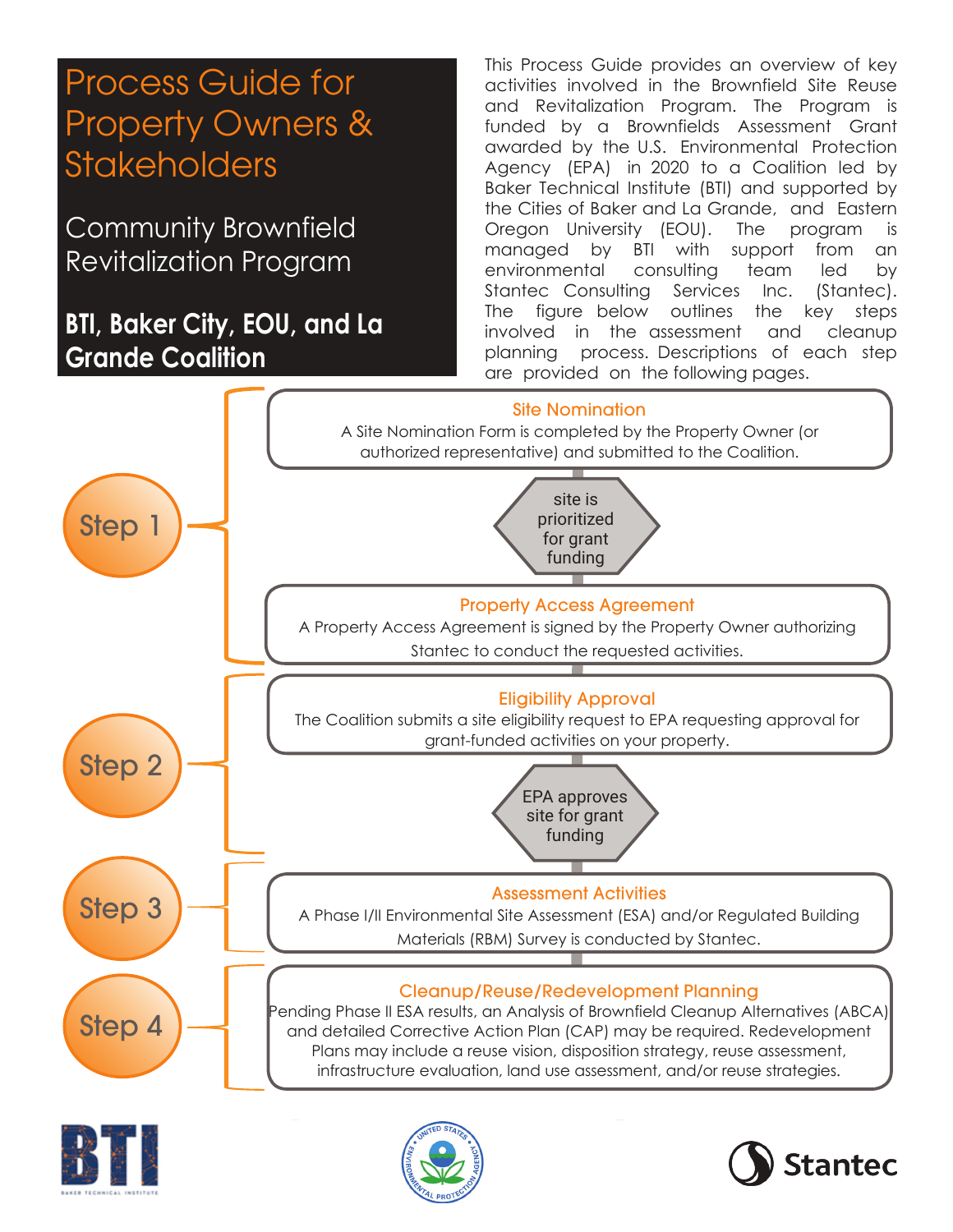# Key Steps

#### Site Nomination & Property Access Agreement 1

## Site Nomination Form

A Site Nomination Form is filled out by the property owner (or authorized representative) and submitted to the Coalition for review to confirm the property meets baseline eligibility and community benefit (or prioritization) criteria. Generally, to be considered eligible for grant funding, the following criteria must be met:

- 1. the property is vacant, underutilized, or undergoing transition;
- 2. the property has potential impacts from petroleum or hazardous substances;
- 3. the property exhibits high potential for redevelopment and/or other opportunities to benefit the community;
- 4. the property is not included on the EPA National Priority "Superfund" List, under enforcement action by the Texas Commission on Environmental Quality (TCEQ), or targeted for any federal or state enforcement action; and
- 5. the property does not have a financially "viable" party (in particular, the current owner and/or immediate former owner) that caused or contributed to known or suspected contamination and/or who has a legal responsibility to perform the specific desired environmental assessment or remedial/reuse planning activities.

Properties that are nominated and meet the baseline eligibility criteria will be prioritized based on several factors, including greatest need and potential for community benefit. Site Nomination Forms can be obtained by emailing grant consultant Jacqueline Brenner at Jacqueline.Brenner@stantec.com).

*Note: Please let us know if your request for assessment activities is related to due diligence for a property transaction already underway as there may be options to submit an expedited eligibility approval request to EPA.*

## Property Access Agreement

Prior to initiating assessment activities, we must receive approval from you (in the form of a Property Access Agreement that will be provided for your review and signature), authorizing the environmental consultant (Stantec) to perform the requested activities on your property.

Estimated Timeline: 1 week





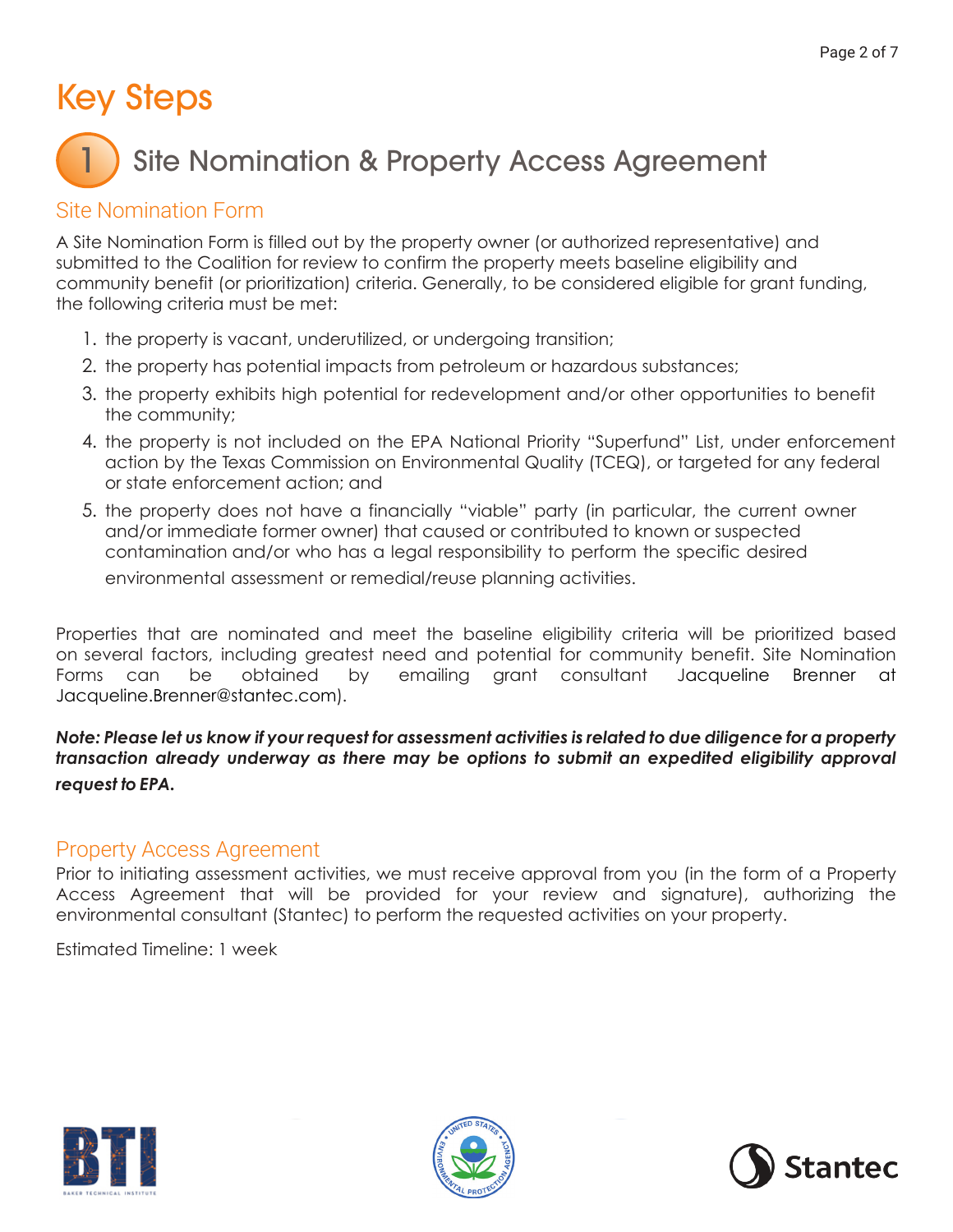

The information provided on your Site Nomination Form will be used to prepare a Property Eligibility Determination Request ("ED Request"). The ED Request will be prepared by the Coalition and Stantec for submittal to the EPA on your behalf to obtain approval for the requested grant-funded activities on your property.

Estimated Timeline: 2-4 weeks



## Assessment Activities

## Phase I Environmental Site Assessment (ESA)

A Phase I ESA is a research study intended to assess the environmental condition of a property and identify potential areas where petroleum or hazardous substances may have been released. A Phase I ESA determines if any recognized environmental conditions ("RECs") exist on the property; however, it does not involve collecting physical samples to confirm if there are actual impacts to the property.

#### **Purpose of a Phase I ESA:**

- Assess potential impacts from petroleum or hazardous substances that may impede redevelopment.
- Establish baseline conditions for liability protection.
- Support property sale/acquisition activities.
- Provide documentation typically required by lenders to secure loans.

## **The Phase I ESA is comprised of the following:**

- 1. Site Visit and Interview: After you sign the Property Access Agreement, Stantec will schedule a site visit and interview(s) with the property owner, current occupant(s), and/or other authorized representatives who are knowledgeable about the site. Site visits typically take one to two hours to complete and interviews are generally limited to 30 minutes.
- 2. Desktop Study: Stantec will complete a comprehensive property background check that includes reviewing current and historical documents and regulatory databases to determine if any potential environmental concerns/RECs exist that may impact property reuse.
- 3. Prepare Report: A Phase I ESA Report will be prepared to summarize the findings of the site visit, interviews, and desktop study. A digital copy of the draft report will be provided to you and the Coalition for comments prior to finalizing the document.

**Shelf Life**: 1 year (some components must be updated after 6 months) **Estimated Timeline:** 4-8 weeks from the date of approval





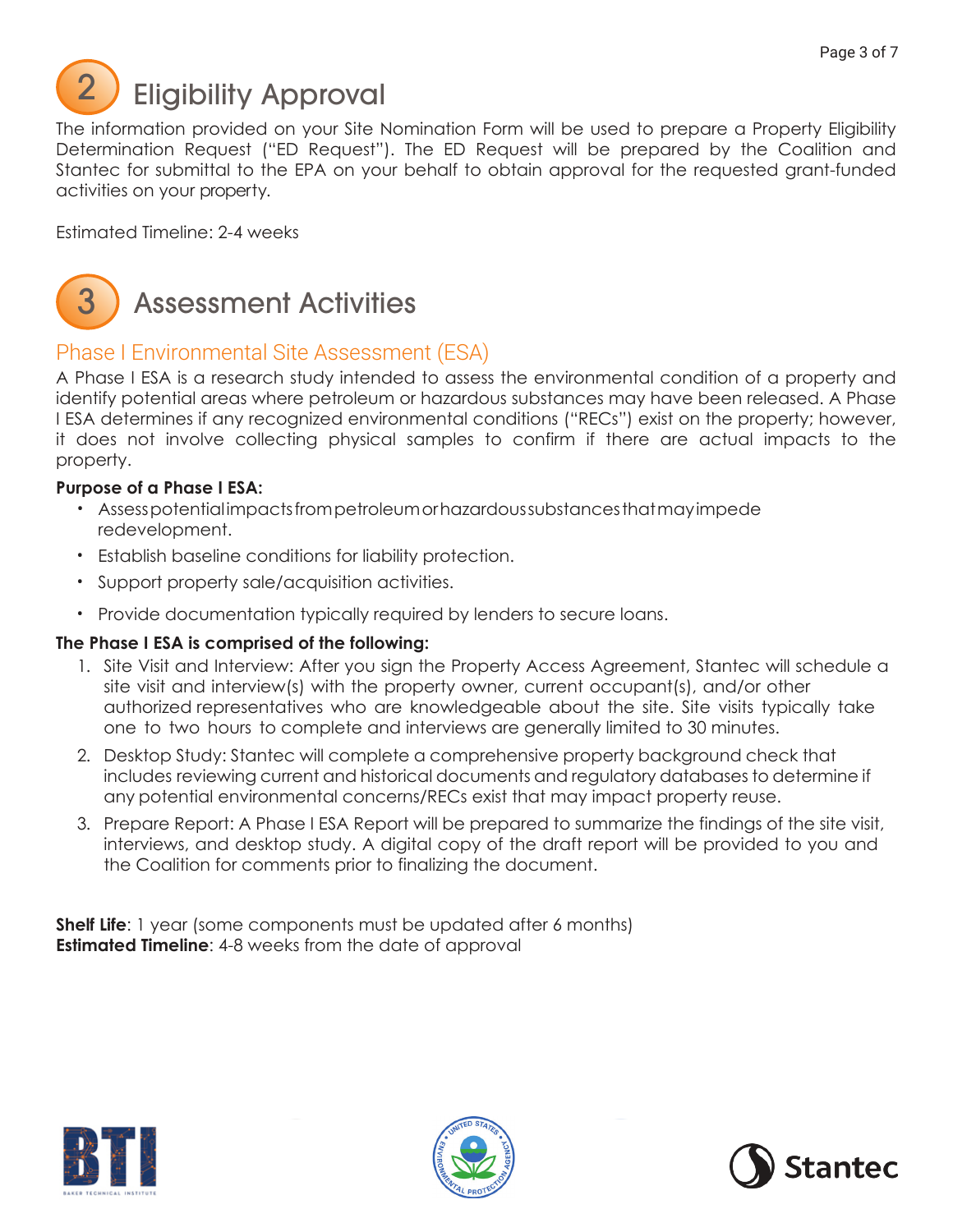## Phase II ESA

A Phase II ESA involves a physical study where environmental samples are collected and analyzed to characterize the type, distribution and extent of substances in the environment (if present).

#### **Purpose of a Phase II ESA:**

- Evaluate the findings of the Phase I ESA (if RECs are identified).
- Determine if a release has occurred.
- Delineate the extent of contamination (if present).
- Support efforts to obtain regulatory closure from the state environmental agency.

#### **The Phase II ESA is comprised of the following:**

- 1. Work Plan: Stantec will prepare a Sampling and Analysis Plan (SAP) for submittal to EPA for approval prior to initiating sampling activities.
- 2. Fieldwork: After the SAP is approved, environmental samples (i.e. soil, groundwater, soil vapor, etc.) will be collected and analyzed. The study will characterize the type, distribution, and extent of petroleum or hazardous substances (if present).
- 3. Prepare Report: A Phase II ESA Report will be prepared to summarize the work performed, analytical results, and conclusions. A digital copy of the draft report will be provided to you and the Coalition for comments prior to finalizing the document.

**Shelf Life**: Indefinite (+/- changes in site conditions, sampling methods, regulations, etc.) **Estimated Timeline**: 6-12 weeks

## Regulated Building Materials (RBM) Survey

A RBM survey involves a physical study where samples of potentially hazardous building materials are collected and tested to confirm if regulated substances are present. Surveys can be conducted concurrently with a Phase I/II ESA (if desired).

#### **Purpose of a RBM Survey:**

- Determine if asbestos containing materials (ACM), lead-based paint (LBP), Polychlorinated Biphenyls (PCBs), or other hazardous substances are present in building materials.
- Evaluate regulations that apply to the disturbance or disposal of confirmed hazardous materials before undertaking a building remodel, renovation or demolition.

## **The RBM survey is comprised of the following:**

- 1. Work Plan: Stantec will prepare a SAP for submittal to EPA for approval prior to initiating sampling activities. (Note: A cursory review of exterior and interior building conditions may be necessary to aid in developing a sampling strategy.)
- 2. Fieldwork: After the SAP is approved by EPA, building material samples will be collected and submitted to a laboratory for analysis.





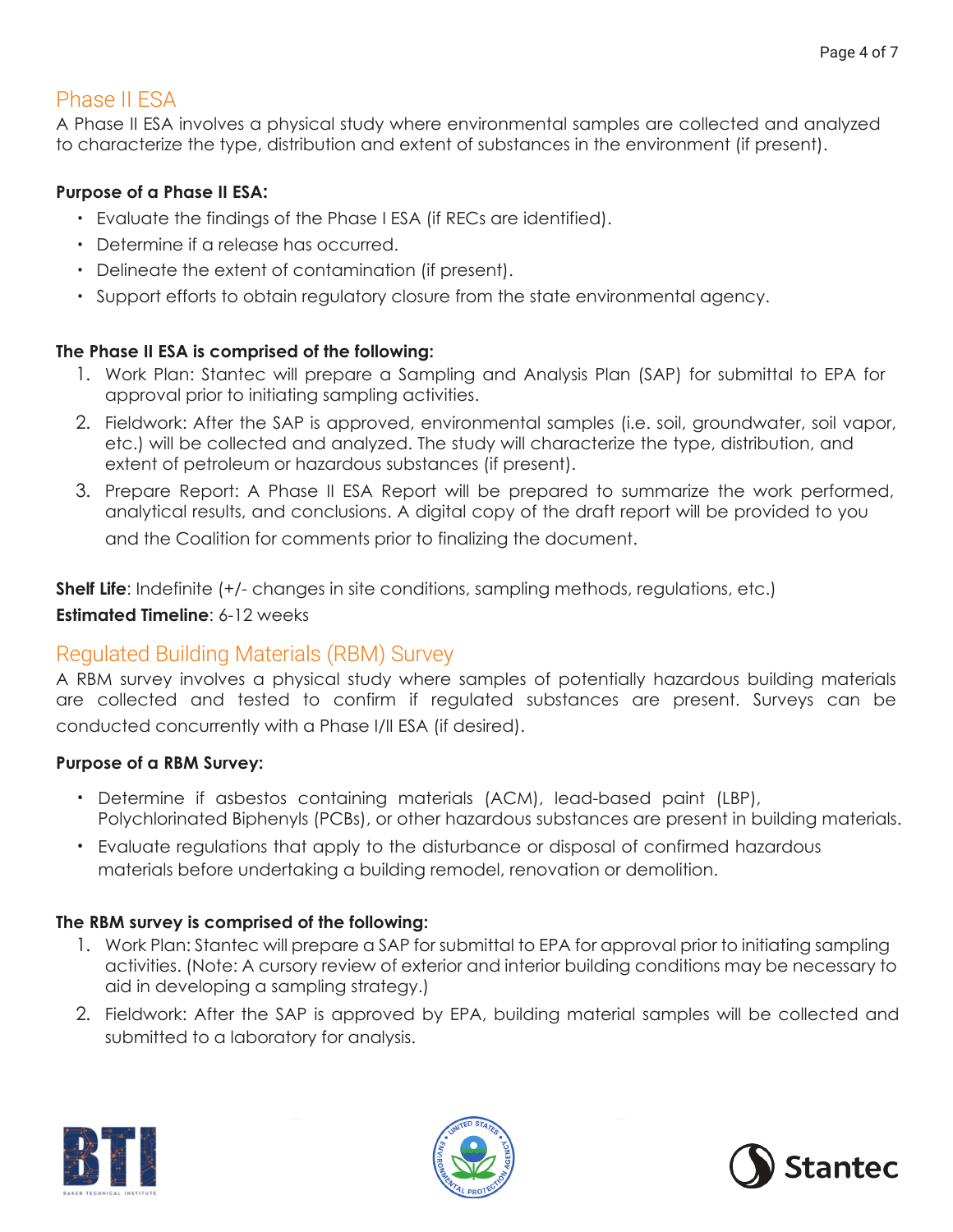3. Prepare Report: The RBM Survey Report will be prepared to summarize the work performed, testing results and conclusions. A digital copy of the draft report will be provided to you and the Coalition for comments prior to finalizing the document.

**Shelf Life**: Indefinite (+/- changes in site conditions, sampling methods, regulations, etc.) **Estimated Timeline**: 4-8 weeks

#### Cleanup/Reuse Planning 4

## Analysis of Brownfield Cleanup Alternatives (ABCA)

An ABCA is an analysis of remedial options and methods potentially capable of achieving the required level of cleanup.

## **Purpose of an ABCA:**

- Evaluate technical and economic feasibility of cleanup alternatives with reuse plans and redevelopment strategies.
- Evaluate and select preferred alternative.
- Support efforts to apply for an EPA Cleanup Grant (if the property is owned by a non-profit or public entity).

## **An ABCA is comprised of the following:**

1. Prepare Report: A digital copy of the draft report will be provided to you, the Coalition, DEQ, and EPA for comments prior to finalizing the document.

**Shelf Life**: Indefinite (+/- changes in site conditions, sampling methods, regulations, etc.) **Estimated Timeline**: 6-8 weeks

## Corrective Action Plan (CAP)

A CAP is a detailed plan to implement the preferred remedial option to achieve the required level of cleanup.

## **Purpose of a CAP:**

- Detailed implementation plan for selected cleanup alternative.
- Detailed cost estimate for selected cleanup alternative.
- Support efforts to apply for an EPA Brownfield Cleanup Grant.

## **A CAP is comprised of the following:**

1. Prepare Plan: A digital copy of the draft plan will be provided to you, the Coalition, DEQ, and EPA for comments prior to finalizing the document.

**Shelf Life**: Indefinite (+/- changes in site conditions, sampling methods, regulations, etc.) **Estimated Timeline**: 6-8 weeks





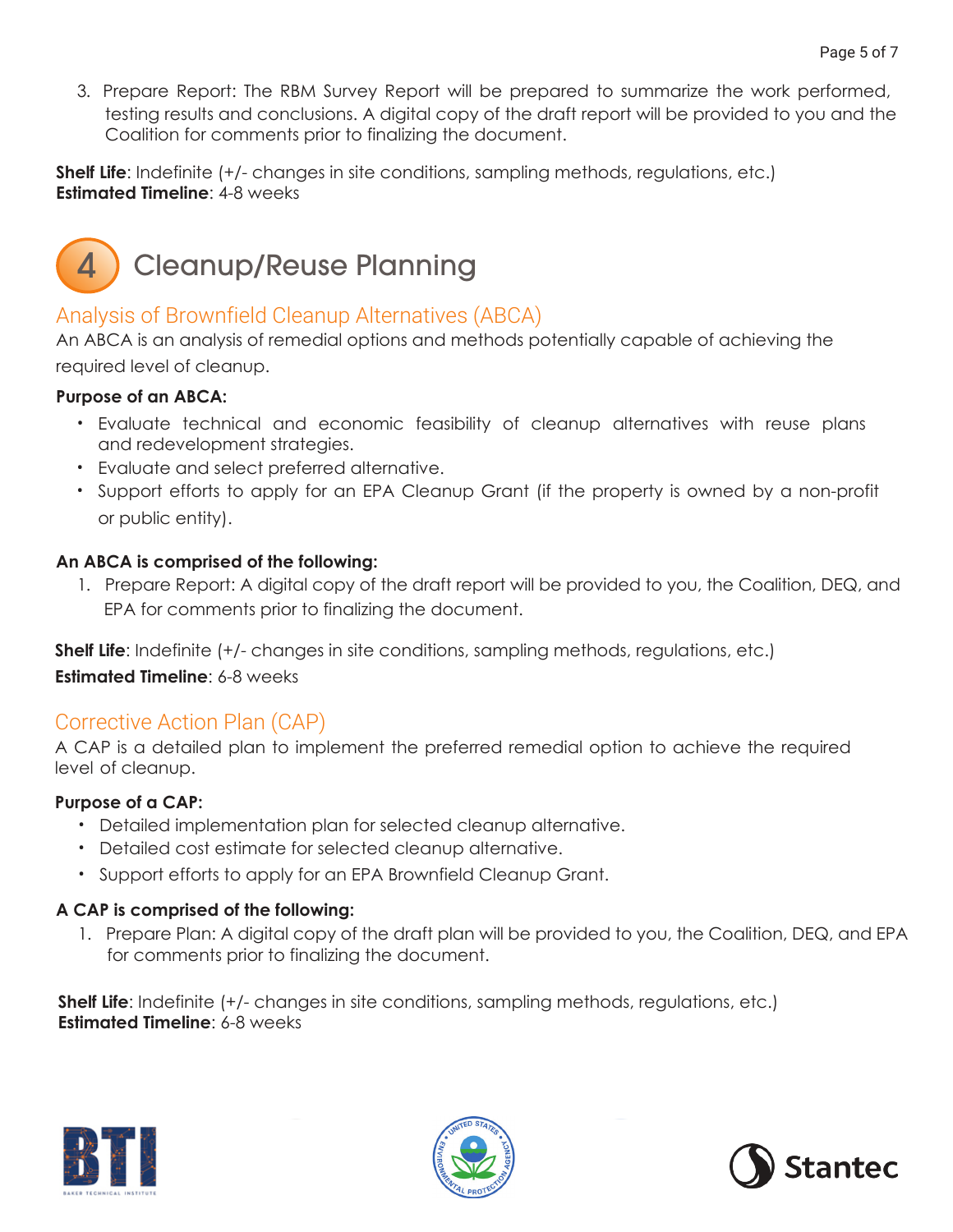## Reuse/Redevelopment Planning

Revitalizing brownfields sites can be most successful when the community has a vision and action plan in place that defines its long-term goals and opportunities for property reuse/development. Planning activities that focus on brownfield reuse/redevelopment are eligible for funding under the EPA Brownfields Assessment Grant. This could include Area-Wide Planning (AWP) for a particular neighborhood or a site-specific planning for individual brownfield sites.

**Purpose of a Reuse/Redevelopment Plan:** These planning activities are intended to proactively advance the reuse/redevelopment of brownfield sites within the community by examining existing site conditions, engaging stakeholders, exploring reuse opportunities, and defining an action plan for implementation.

**Planning Activities to Initiate Brownfield Revitalization:** The following planning-related activities may support reuse/redevelopment objectives on specific brownfield sites. (*Note: This is a consolidated list, whereas, additional activities may be allowed under the grant pursuant to BTI and EPA approval.)*



## **Site-Specific Planning:**

- Explores reuse and redevelopment opportunities for individual sites.
- Typically involves site evaluation, community visioning, conceptual planning, and an implementation strategy to redevelop the property.



## **Market Study:**

- Explores the current demographic and market conditions for a defined area and identifies its development-related opportunities and challenges.
- Can help define which land uses and development types would be successful on a particular brownfield site and within specific neighborhood locations.

|--|

## **Infrastructure Evaluation:**

- Examines the current utility and transportation infrastructure that serves a particular brownfield site/neighborhood.
- Identifies potential improvements that are needed to support property reuse/ development.



## **Site Disposition Strategy**:

- Establishes a framework for deciding how to transfer a brownfield site in a manner that provides value to the seller and buyer and supports site goals for sustainable reuse and remediation.
- Framework includes an analysis of pros/cons that help characterize risks associated with the range of brownfield site transfer options.
- Evaluates and compares disposition alternatives for the brownfield site, such as property sale, ground-lease, or lease with option-to-purchase.

**Shelf Life:** Indefinite (+/- changes in site conditions, community priorities, adopted plans, etc.) **Estimated Timeline:** 6-8 weeks